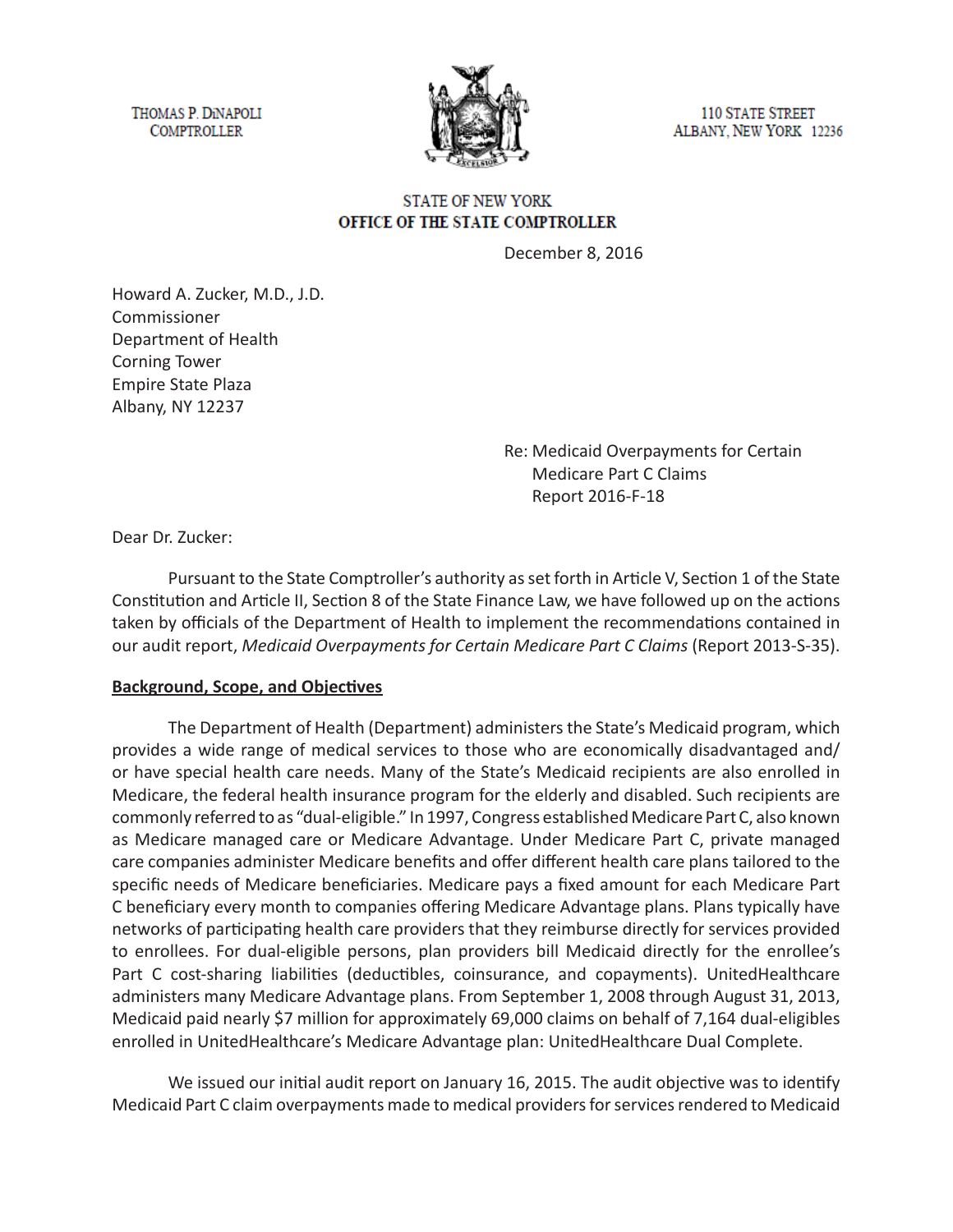recipients enrolled in UnitedHealthcare Dual Complete (NYC only; carrier code H3387). The audit covered the period September 1, 2008 through August 31, 2013. Our initial audit identified 5,571 Medicare Part C claims that either had unreasonably high patient cost-sharing amounts or indicated UnitedHealthcare did not cover the service. We reviewed 125 Medicaid claims totaling \$151,069 and found Medicaid overpaid 54 claims (43.2 percent) by \$61,711. Most overpayments occurred because the providers billed claims with incorrect Medicare Part C coinsurance, copayments, or deductibles.

Of the 26 providers that billed the overpaid claims, ten adjusted and re-submitted their claims to eMedNY, resulting in Medicaid repayments of \$23,374. We recommended the Department review and recover the remaining overpayments of \$38,337 (\$61,711 - \$23,374) and instruct providers to bill Medicare Part C claims in accordance with the existing requirements. Additionally, our audit recommended the Department assess the propriety of the remaining 5,446 high-risk claims (5,571 - 125) totaling \$506,239 that we did not examine in detail, and make recoveries where warranted.

The objective of our follow-up was to assess the extent of implementation, as of October 21, 2016, of the three recommendations included in our initial audit report.

### **Summary Conclusions and Status of Audit Recommendations**

Department officials made progress in implementing the recommendations we made in our initial audit, which included recovering \$21,648 in overpayments and instructing providers to bill Medicare Part C claims in accordance with the existing requirements. Of the initial report's three audit recommendations, one was implemented and two were partially implemented.

### **Follow-Up Observations**

# **Recommendation 1**

*Review and recover the remaining overpayments totaling \$38,337.*

Status – Partially Implemented

Agency Action – The Office of the Medicaid Inspector General (OMIG) investigates and recovers improper Medicaid payments on behalf of the Department. The OMIG's Recovery Audit Contractor (RAC) reviewed the overpayments we identified and recovered \$11,390. According to OMIG officials, the RAC sent letters to providers seeking recovery of another \$20,403. However, during our follow-up review, the OMIG could not provide evidence to support that letters were sent to providers to recover these overpayments or that the recoveries were made. Further, OMIG officials stated the remaining \$6,544 in overpayments were adjusted, voided, or determined appropriate. However, the OMIG was unable to identify the claims that were adjusted, voided, or determined to have been paid appropriately.

# **Recommendation 2**

*Formally instruct providers, including those identified in this report, to bill Medicare Part C claims*